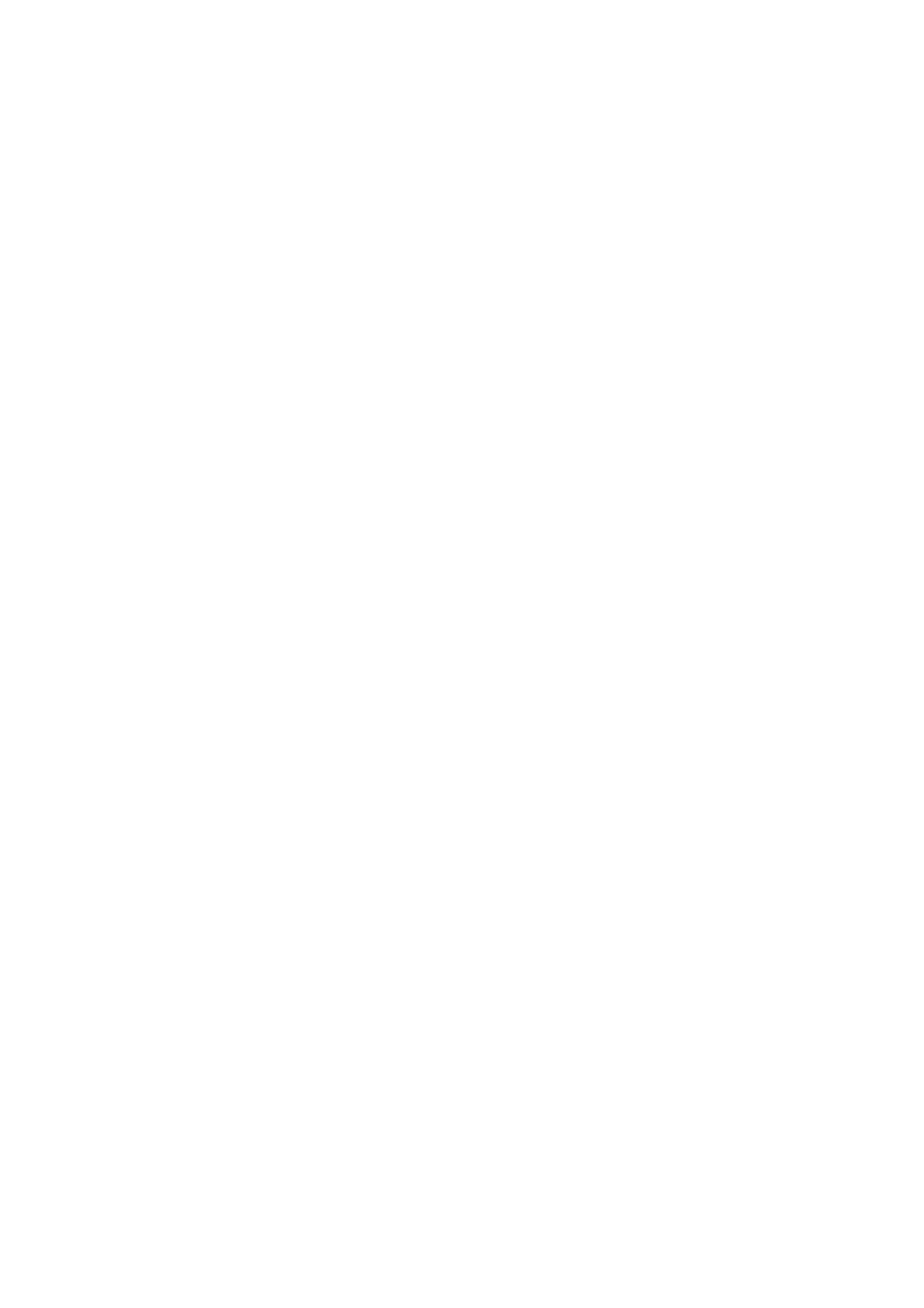#### **PUBLIC QUESTIONS TO CABINET – 29 JULY 2021**

#### **Question 1**

#### **From: M Burns, Hereford To: Cabinet member, infrastructure and transport**

If the plan for an urban wetland park, (from a consortium led by Herefordshire Wildlife Trust) on the former Essex Arms site by the City Link Road is approved, will the aim to include a pedestrian/cycleway across the park to link the station transport hub and central Hereford and NMITE also be welcomed?

#### **Response**

Thank you for your question. Yes, the ambition would be to provide high quality walking and cycling routes whenever possible and although there are no detailed plans for the area you refer to yet, the direction would be to designers to provide such a link here. That link could then join up with the shared footway / cycleway that runs along the City Link Road to the train station.

#### **Question 2**

#### **From: A Bridges, Hereford**

#### **To: Cabinet member, finance, corporate services and planning**

Given the improvements to governance and oversight of capital projects agreed with Audit & Governance by the then Chief Executive back in January 2018, were the then Leader of the Council (Cllr Lester) and the Cabinet Member for Infrastructure (Cllr Price) made aware of the acquisition overspend and financial risk mounting on the City Link Road project?

#### **Response**

The cabinet member decision in November 2017 set out the HCCTP cost increases and how these were proposed to be funded utilising the majority of the risk and inflation contingency allocations with in the overall HCCTP – which included all the LEP-funded active travel and public realm projects.

Whilst land costs have increased since that time the detail of increased costs set out in that 2017 cabinet member report were based on the project position and information at that time and were set out in detail in the key considerations and financial implications section of that report.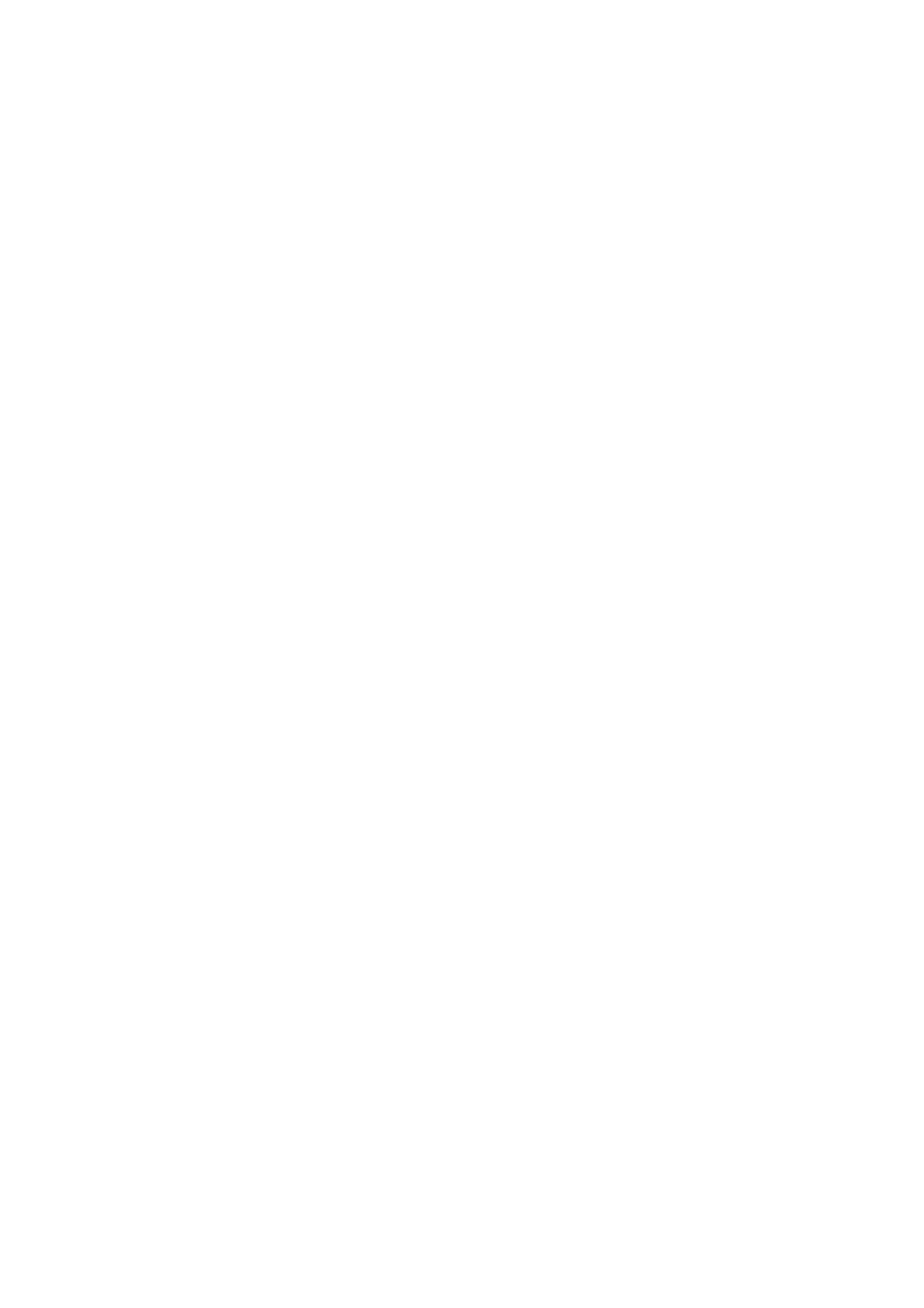#### **COUNCILLOR QUESTIONS TO CABINET – 29 JULY 2021**

#### **Question 1**

#### **From: Councillor Graham Andrews, Kings Acre Ward**

#### **To: Cabinet member, commissioning, procurement and assets Cabinet member, finance, corporate services and planning**

The recent weeks has highlighted the large variances in project management control that has been completed on significant high profile projects, that have been late on delivery and over budget.

I see new Senior Project Managers are now in place, however will HC continue to outsource projects to provider such as BBLP who appear have a poor delivery record HC,or will HC engage their own Project Managers for all future projects, where control is more accountable?

Local Project Managers in local projects may provide greater results

#### **Response**

Thank you for your question Cllr Andrews. You are correct to highlight that historical project management failures have been a matter of concern in certain areas of the council and that legacy issues continue to come to light.

Since coming into office we have made it a priority to create a Project Management Office (PMO) and to staff it with professional and experienced project managers and now Delivery Directors to lead on the many important projects in which this council is investing.

Our substantial public realm partnership contract with BBLP has been independently examined. The shortcomings to which you refer stem more from the way the contract has historically been operated.

Item 8 on today's agenda is about learning the lessons from how this contract has previously been managed. The recommendations propose the improvements necessary to the way the council operates this contract in the role of 'Customer' which are necessary to derive the full benefit from this partnership arrangement in future. These new contracting and commissioning posts in the PMO will put the checks and balances in place to create and maintain the constructive tension between supplier and customer that are necessary to deliver and demonstrate future value to our residents.

We shall continue to use the flexibility that a mix of in-house and contracted-in project managers provides in order to manage the fluctuations in work flow on the delivery of large and complex projects. Whether the Project Managers are our own permanent staff or are specialists working with us for short periods of time, you can be assured that the culture of professional project management is now with us and is here to stay at Herefordshire Council.